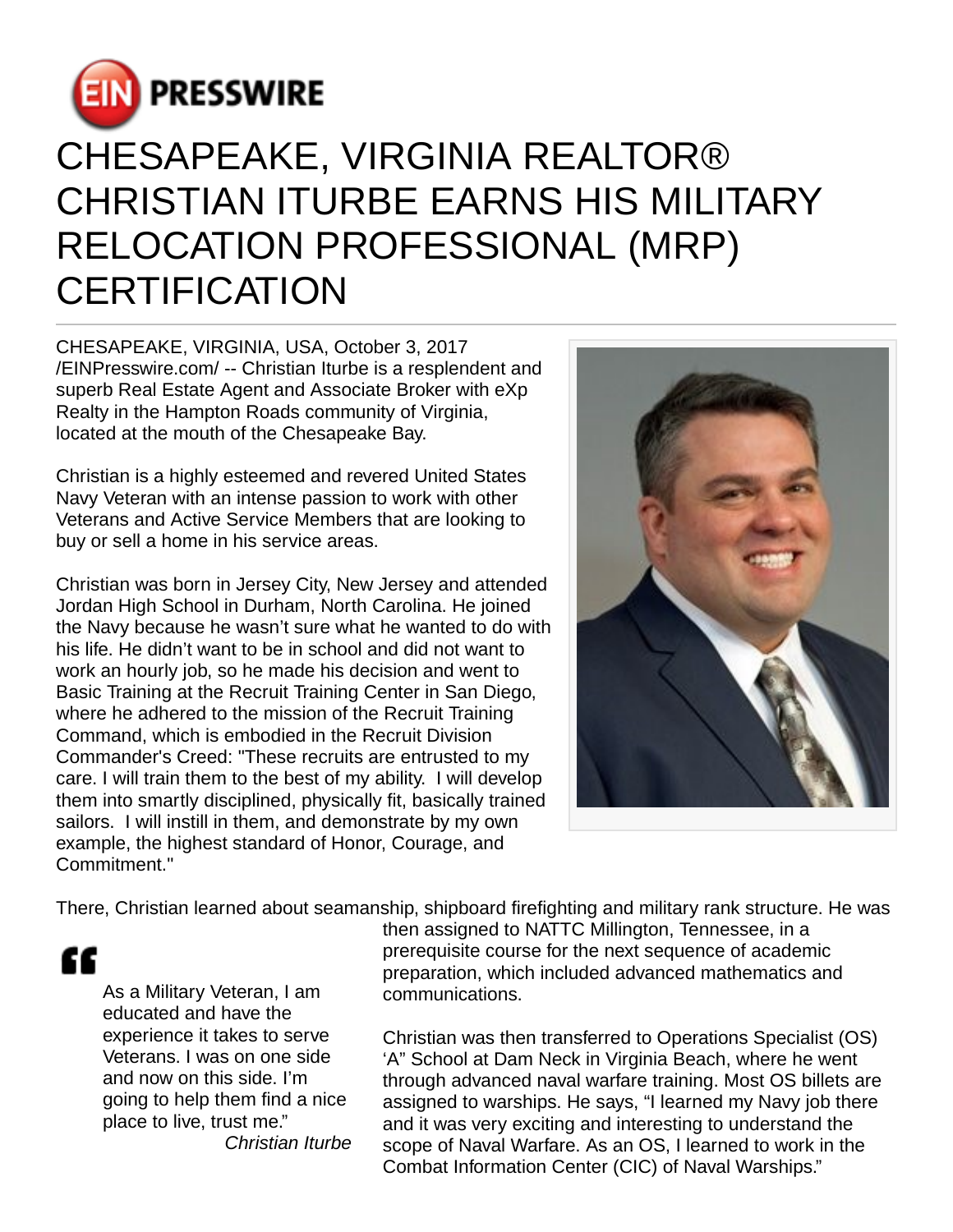Christian arrived to his first ship, the USS Shreveport (LPD-12) in late 1991 and was part of a team of highly trained Sailors who were responsible for coordinating tactical procedures through the use of satellite and radio communications as well as using radar to track and report other ships and aircraft operating nearby. His first deployment was to the Mediterranean Sea. The ship was part of a Marine Amphibious Readiness group. "We carried Marines." He says, "Their amphibious landing vehicles, trucks, helicopters, and support apparatus – the US always maintains a military presence all around the world."

During his second deployment onboard, the ship was directed to Mogadishu, Somalia for Operation Restore Hope where he helped coordinate amphibious operations. His team worked around the clock to ensure the safety of the landing teams involved in the amphibious operations.

In early 1995, at the end of his enlistment



he returned to Durham, North Carolina. Christian had married his high school sweetheart, Kerry, right after boot camp. They had three sons, Andrew, Joseph and Nicholas, and he wanted to spend more time with his family.

Christian worked a series of jobs prior to the devastating path that Hurricane Fran left in its wake, which left him struggling without a job and transportation. He decided to reenlist in 1997 – where he was sent to Naval Station Norfolk in Virginia. He spent two months being processed back into the Navy. He was then sent to the Aviation Electronics Technician (AT) "A" School in Pensacola, Florida. Once completed with advanced electronics training in April of 1998, he transferred to Helicopter Antisubmarine Squadron Light 48 (HSL-48) in Mayport, Florida, where he spent the next 4 years helping to repair and maintain fifteen SH-60B helicopters while at the same time making 2 more deployments. His fourth son, Christian, was born during this tour.

Christian then transferred to Aircraft Intermediate Maintenance Department (AIMD) at Naval Air Station Oceana in Virginia Beach in 2002. Along the way, he attended Microminiature (2M) Electronics Repair School. He became an integral part of an elite group of technicians who performed high reliability repair functions of sensitive military avionics components. In 2005, he transferred to USS Wasp (LHD-1) for a year and subsequently onto his next few commands, AIMD Norfolk and FRC Oceana, all the while as a Microminiature Repair Technician.

In his Navy Career, Christian deployed 7 times; twice on the USS Shreveport (LPD-12) to the Mediterranean in 1991 and 1993; once on USS Kauffman (FFG-59) in 1999; once on USS McInerney (FFG-8) 2001; once on USS George Washington (CVN-73) in 2008 ; once on USS Dwight D. Eisenhower (CVN-69) in 2009; and once on USS Harry S. Truman (CVN-75) in 2010. Soon after his